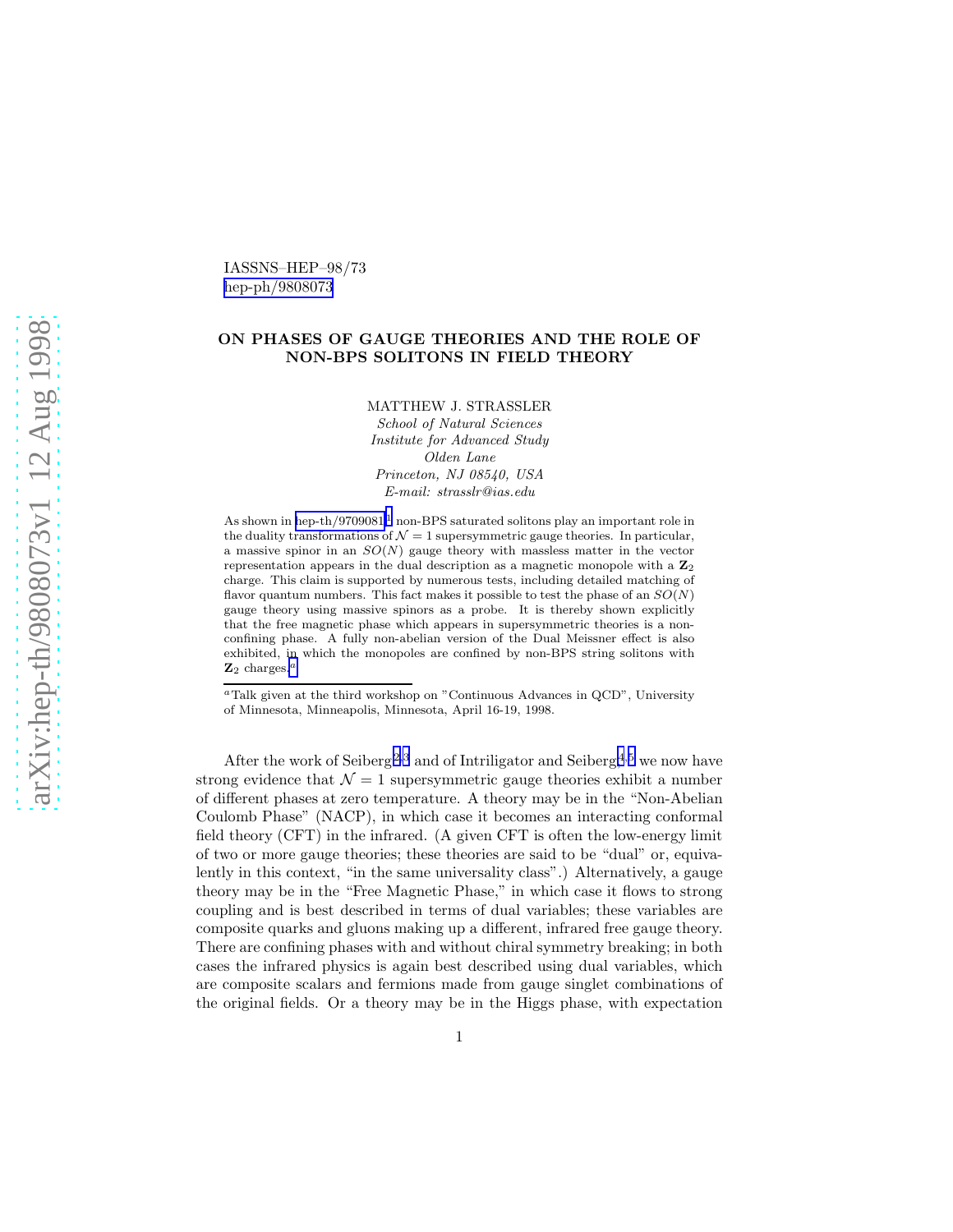values of charged scalars breaking its gauge symmetries. If the theory is not asympotically free, then it will become weakly coupled in the infrared; this is called the "Free Electric Phase." There are others, but this list will suffice for present purposes.

In non-supersymmetric gauge theories, the situation is far less clear. Nature provides us, in  $SU(3) \times SU(2) \times U(1)$ , with examples of confinement with chiral symmetry breaking, the Higgs phenomenon, and an infrared-free gauge theory. We also know that the NACP appears at large  $N_c$  for  $N_f = \frac{11}{2} N_c (1 - \epsilon)$ , in which case the beta function can be shown in perturbation theory to have a fixed point at two loops.

But what about the free magnetic phase, or a confining phase without chiral symmetry breaking? Can these also appear in non-supersymmetry gauge theories? Unfortunately, few analytic tools are at our disposal. This leaves lattice gauge theory as our only near-term option, where these questions are very hard to study. Perhaps at next year's QCD conference...

We might also ask whether non-supersymmetric theories have duality. The answer, in some sense, is already known to be "yes". The relation between QCD and the Chiral Lagrangian — between quarks and gluons of the short distance theory and their long-distance hadronic bound states — is nearly identical in form to Seiberg's description[2](#page-6-0) of the chiral-symmetry-breaking confining phase in  $\mathcal{N} = 1$  supersymmetric gauge theories, where the SQCD theory is dual to a theory of Goldstone bosons and their superpartners.

This is the background in which I would like to address a very limited question associated with the free magnetic phase. There has been some confusion in the literature over the issue of whether the free magnetic phase is confining. Specifically, in this phase, the low-energy degrees of freedom are composite quarks and gluons, which form an weakly interacting dual gauge theory. What about the original degrees of freedom? Are they confined, or if not, how do they behave?

We already have some data on this question. In  $\mathcal{N} = 1$   $SO(N)$  gauge theories with matter in the vector (N-dimensional) representation, the confining phases and Higgs phases are distinct. The energy between two static sources in a spinor representation of  $SO(N)$  (which cannot be screened by massless fields in the vector or adjoint representation) grows linearly in one case and falls off exponentially in the other. What happens in the free magnetic phase? If the dual gauge theory is *abelian*, then one can show that the spinor of the original theory will appear in the  $SO(2)$  dual as a magnetically charged monopole (which in this case will carry an additive charge, in contrast to the monopoles we will see later.) Monopoles in unbroken  $SO(2)$  gauge theories are not confined. This led to the conjecture that the free magnetic phase is not a confining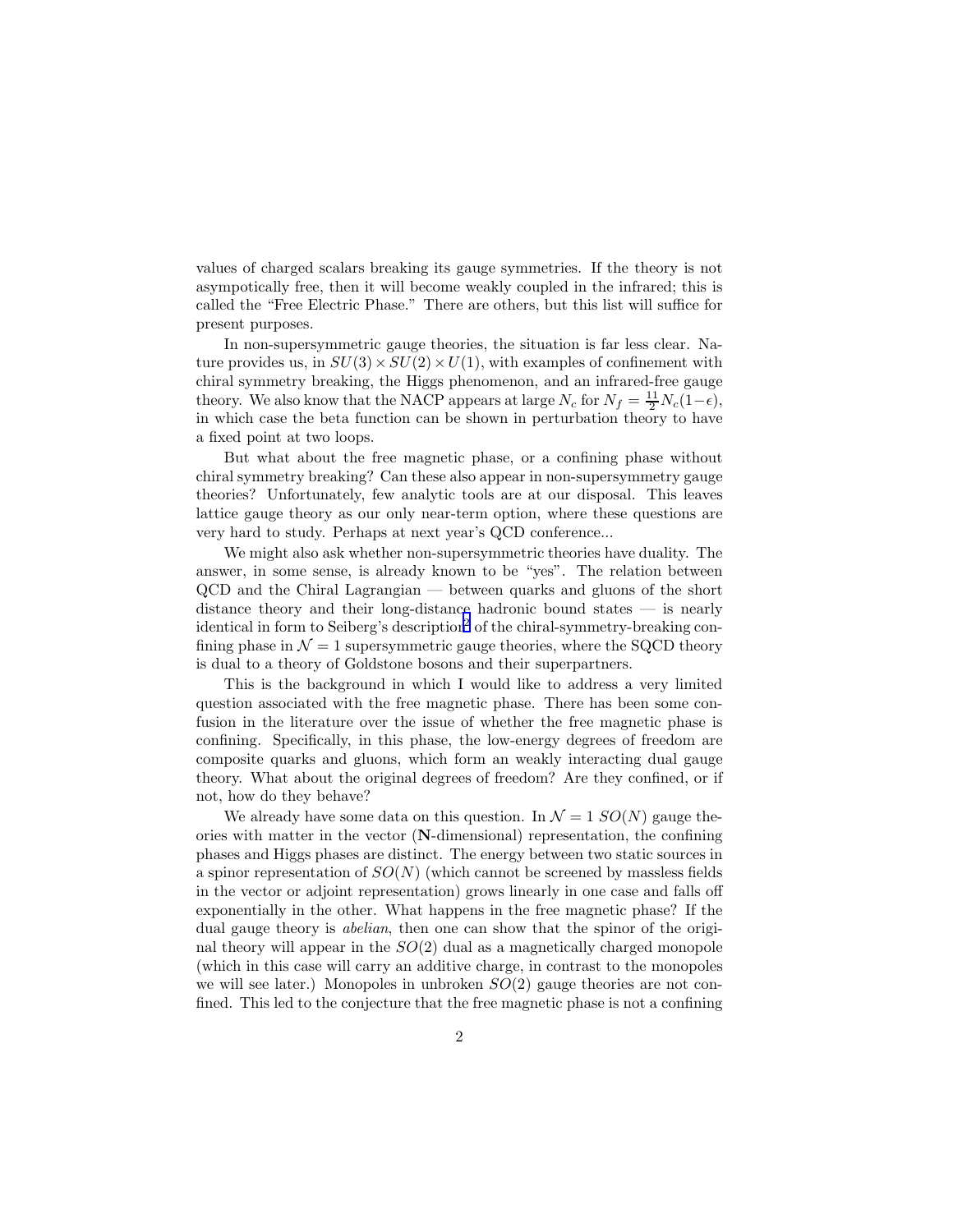phase even when the dual theory is non-abelian.[7](#page-7-0),[6](#page-7-0)

However, there have been some counterarguments. It has been noted that in the free magnetic phase, there are massless mesons, bilinear in the original fields, which are weakly coupled propagating particles with a canonical kinetic term. Does this not suggest confinement? Furthermore, the confining and free magnetic phase have many similarities. There are long-range forces in both phases, due to the massless mesons in the confining case and due to mesons and gluons in the free magnetic case, so this issue does not distinguish them. From this point of view, the dual Lagrangian of the confining phase merely looks like a special case of the free magnetic phase: an infrared-free description with long-range interactions.

In the remainder of this talk, I will show that these counterarguments are mistaken, by demonstrating directly that the free magnetic phase does not confine electric degrees of freedom. In doing so, I will show how non-BPS solitons play an important role in  $\mathcal{N} = 1$  duality, and I will present a fully non-abelian example of the Dual Meissner effect.

The theories whose phases I will study are  $\mathcal{N} = 1$  supersymmetric  $SO(N)$ gauge theories with  $N_f$  matter fields  $Q^i$  in the N representation. Seiberg<sup>[3](#page-7-0)</sup> and Intriligator and  $Seiberg<sup>5</sup>$  $Seiberg<sup>5</sup>$  $Seiberg<sup>5</sup>$  discussed the duality properties of these theories. The dual description involves the gauge group  $SO(N_f - N + 4)$ , with  $N_f$  fields  $q_i$ in the  $N_f - N + 4$  representation, along with gauge singlet fields  $M^{ij}$  and the superpotential  $W = M^{ij} q_i q_j$ . A condition of duality is that all gauge invariant operators in one theory appear as gauge invariant operators in the other. In this case, the operator  $Q^i Q^j \leftrightarrow M^{ij}$ , while  $W_{\alpha}^n Q^{N-2n} \leftrightarrow \tilde{W}_{\alpha}^{2-n} q^{N_f-N+2n}$  (here  $W_{\alpha}$  and  $\tilde{W}_{\alpha}$  are the field strength superfields of the electric and magnetic gauge theories). The operator  $q_iq_j$  is equal, by the equations of motion for  $M^{ij}$ , to a total derivative; it is redundant (zero in the infrared) and need not be mapped.<sup>[3](#page-7-0)</sup>

These theories exhibit a number of different phases, of which I will only focus on two. If  $\frac{3}{2}(N-2) \geq N_f \geq N-2$  the theory is in the free magnetic phase; the infrared theory has gauge group  $SO(N_f - N + 4)$ . Note that for  $N_f = N - 2$  the magnetic theory is abelian. For  $N_f = N - 3, N - 4$  the theory is confining and has a vacuum with no chiral symmetry breaking.

To probe the low-energy physics of the theory, I would like to introduce a pair of static sources and study the energy as a function of their separation. The use of sources in the adjoint or vector representations is not productive, since both will be screened by the massless particles of the theory. However, spinor sources will not be screened. In short, we should study the Wilson loop in the spinor representation. That is fine, so far as the electric theory goes; but into what is this Wilson loop mapped by duality?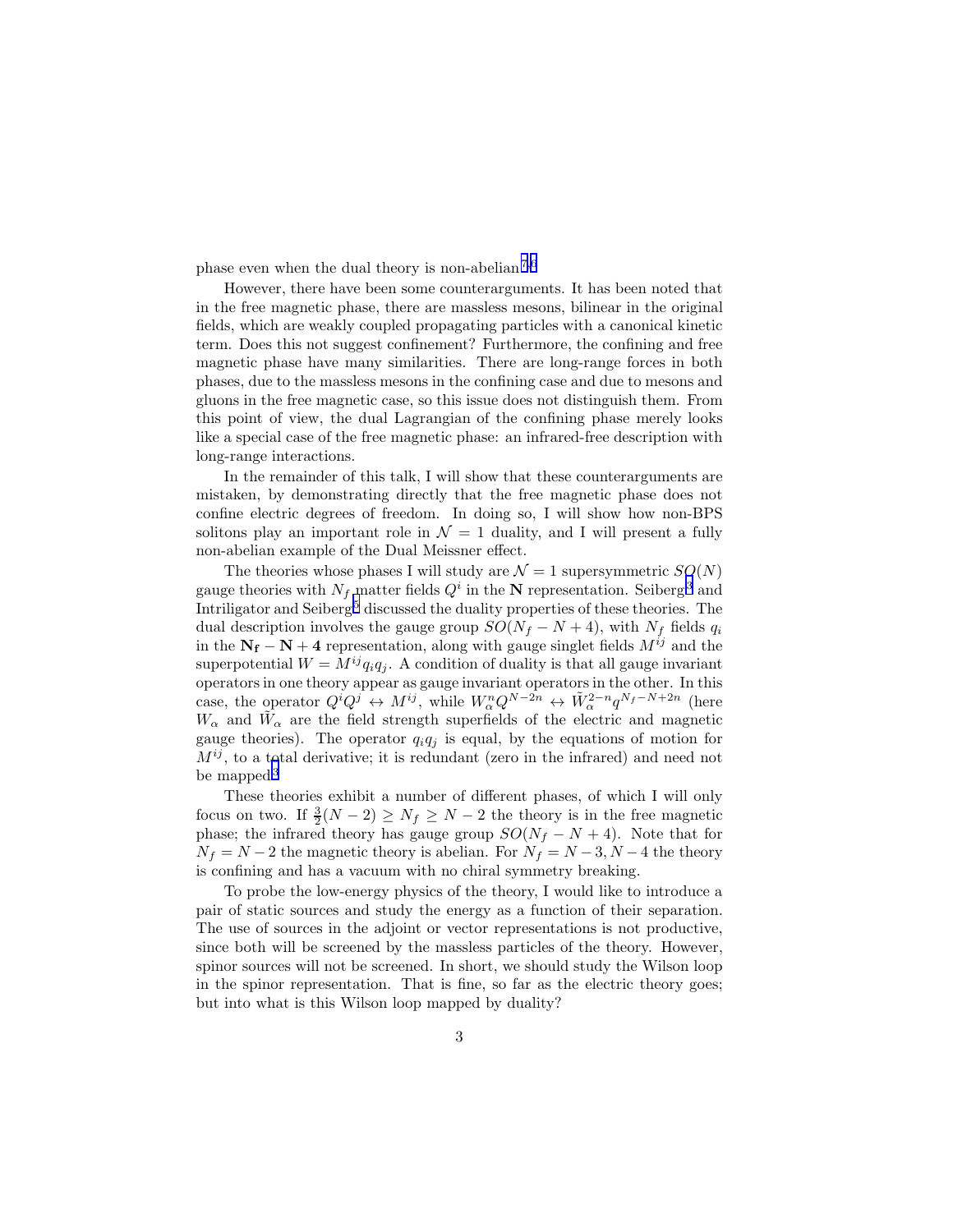To deduce the answer to this question, I will use the following trick. I will first add to the theory a massless dynamical field in the spinor representation. The duality in this case is known.<sup>[8](#page-7-0),[9](#page-7-0)</sup> Then, giving the spinor a very large mass, so that I can treat it as a static source, I will determine how it appears in the magnetic theory.

To do this, I must outline the relevant duality transformation.[9](#page-7-0) Consider  $SO(8)$  with  $N_f$  fields  $Q^i$  in the 8 representation and one field P in the 8' (a "spinor", if we call the  $Q^i$  "vectors" of  $SO(8)$ .)<sup>a</sup> To this we associate the dual theory  $SU(N_f - 4)$  with the following fields: s in the symmetric tensor representation,  $N_f$  fields  $q_i$  in the antifundamental representation, and gauge singlets  $M^{ij}$  and U. The dual superpotential is  $M^{ij}q_isq_j + U$  det s. The operators  $M^{ij}$  and U are the images under duality of  $Q^i Q^j$  and  $P^2$ .

How is this duality consistent with the previous one? Let us add to the electric theory a mass for the spinor:  $W_{elec} \to mP^2$ . The effect on the magnetic theory is that  $W_{mag} \rightarrow M^{ij}q_iq_j + U(\det s + m)$ . The equations for a supersymmetric vacuum include  $\partial W/\partial U = 0$ , so this now implies that  $\langle \det s \rangle \neq 0$ . Analysis of the D-term potential shows that the only solution is  $\langle s \rangle = 1$ . This expectation value breaks  $SU(N_f-4)$  to  $SO(N_f-4)$ , leaving the fields  $q_i$  as vectors and the fields  $M^{ij}$  as singlets under the gauge group. The fields s and U become massive. Thus, the massless fields and superpotential are precisely those of a theory which is Seiberg's dual of  $SO(8)$  with  $N_f$  vectors.

But where is the massive spinor particle in the dual theory? The breaking of  $SU(N_f-4)$  to  $SO(N_f-4)$  has a non-trivial topological property, because the mappings of the two-sphere into  $SU(k)/SO(k)$ ,  $k > 2$ , form two inequivalent homotopy classes — *i.e.*,  $\Pi_2[SU(k)/SO(k)] = \mathbb{Z}_2$ . This means that there can be a monopole soliton, carrying a  $\mathbb{Z}_2$  magnetic charge, in the dual theory.<sup>[10](#page-7-0),[11](#page-7-0)</sup> (Recall that in the 't Hooft–Polyakov monopole, we have the breaking pattern  $SU(2) \rightarrow SO(2)$ ; in this case, since  $\Pi_2[SU(2)/SO(2)] = \mathbb{Z}$ , the monopole carries an integer magnetic charge.) Note that this monopole is not BPS saturated, both because it carries a non-additive charge and because there are no BPS bounds for particles in  $\mathcal{N} = 1$  supersymmetric theories.

It is tempting to identify this monopole with the spinor particle of the original  $SO(8)$  theory, and it is possible to provide considerable evidence for such a conjecture.

First, the spinor and monopole masses are correlated. In the absence of BPS bounds, neither mass can be computed in the full quantum theory. Semiclassical calculations give the bare spinor mass in the original theory as  $m$ at weak coupling, while that of the monopole in the dual theory is of order  $\langle s \rangle \sim$ 

<sup>&</sup>lt;sup>a</sup>Properly speaking, the group is  $spin(8)$ . The distinction between  $SO(8)$  and  $spin(8)$  is important, and is properly treated in REF. In this talk I have glossed over this issue.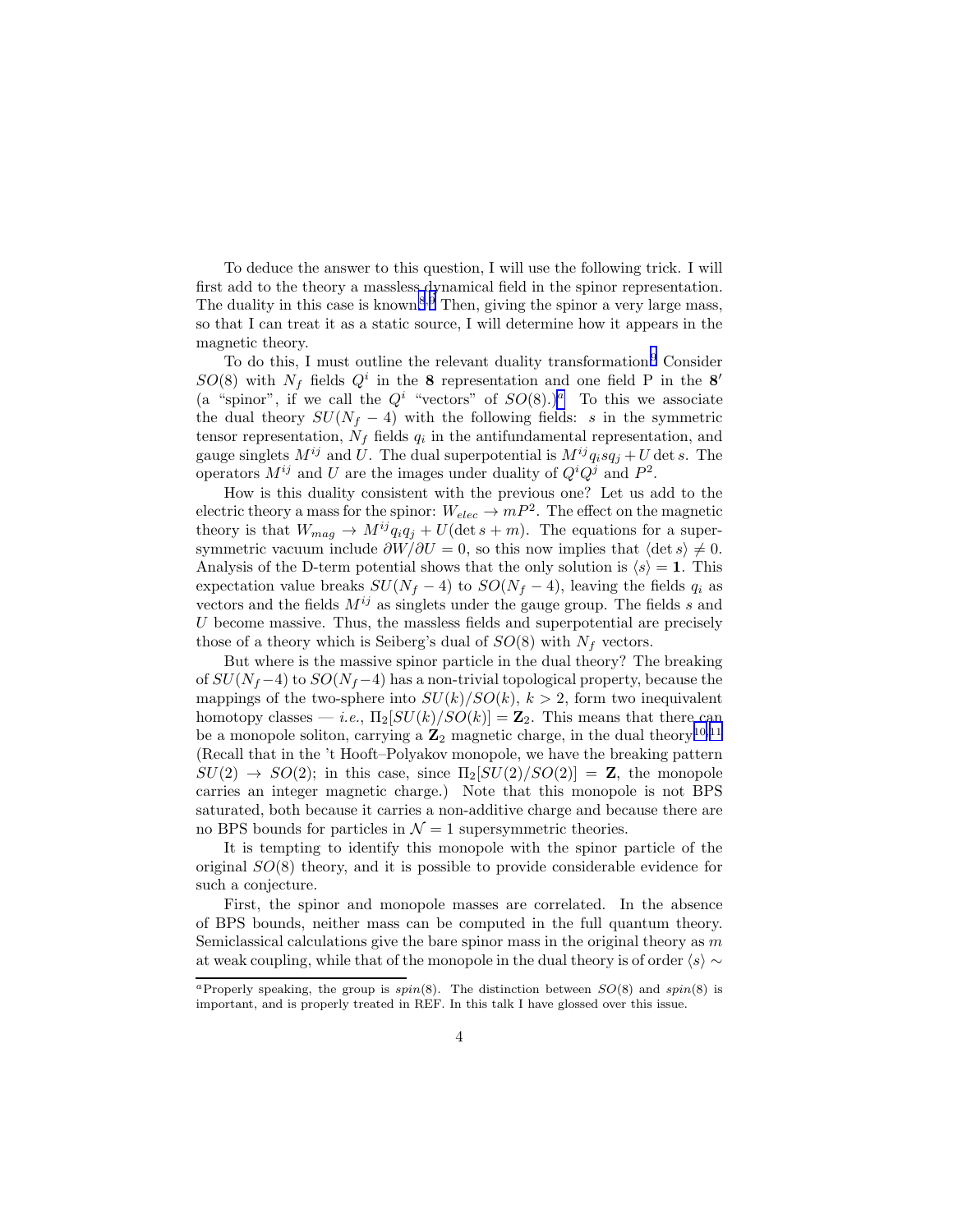$m^{1/(N_f-4)}$ . We learn from this that both masses increase with m, although, as is to be expected, quantum corrections to the spinor mass are large. As  $m$ goes to zero, the spinor becomes light, the SU gauge group is unbroken, and the monopole is lost. As  $m$  goes to infinity, the  $SU$  gauge group is broken at ultra-high energies, and the mass of the monopole correspondingly goes to infinity (and its size to zero.)

A second piece of evidence regards the  $\mathbb{Z}_2$  charges of the spinor and monopole. The monopole has  $\mathbb{Z}_2$  charge as a result of topology. The spinor has  $\mathbb{Z}_2$  charge in the following sense: although it carries quantum numbers in the spinor representation of  $SO(8)$ , most of these quantum numbers are screened by the light fields in the vector representation and in the adjoint representation. Only a global  $\mathbb{Z}_2$  quantum number — spinor number — will be unscreened. This  $\mathbb{Z}_2$  is the subgroup of the  $\mathbb{Z}_2 \times \mathbb{Z}_2$  center of  $SO(8)$  under which all the massless fields are neutral. Similar relations, connecting topological charges of monopoles with charges of electric states under the center of the dual gauge group, underly Olive-Montonen duality in  $\mathcal{N}=4$  supersymmetric gauge theories.<sup>[12](#page-7-0),[13](#page-7-0),[14](#page-7-0),[15](#page-7-0)</sup> Here we learn that they play a role in  $\mathcal{N}=1$  duality as well.

A third and powerful check involves matching flavor quantum numbers of both spinors and monopoles. Suppose we consider  $SO(8)$  with a massive spinor, and allow k fields in the vector representation to acquire expectation values:  $\langle Q^1 Q^1 \rangle = \cdots = \langle Q^k Q^k \rangle$ . This breaks  $SO(8) \times SU(N_f)$  to  $SO(8-k) \times$  $SO(k)\times SU(N_f-k)$ , where the  $SO(8)$  and  $SO(8-k)$  are gauge groups and the other group factors are global flavor symmetries. The 8 ′ spinor representation becomes a spinor under both the gauge group  $SO(8-k)$  and the flavor group  $SO(k)$ ; for example, if  $k = 3$  it becomes a  $(4, 2)$  of  $SO(5) \times SO(3)$ . While the gauge quantum numbers of the spinor should not be carried by the monopole, as only gauge invariant states have meaning under duality, flavor quantum numbers should be visible in both the original and in the dual theory. In particular, if the spinor transforms under a flavor symmetry, then the monopole must do so as well.

Miraculously, this check works perfectly, and in a way which intricately depends on the details of the duality. Recall that the dual theory has gauge group  $SU(N_f-4)$  broken to  $SO(N_f-4)$  and superpotential  $W = M^{ij}q_isq_j +$  $U(\det s + m)$ . The expectation values for the operators  $Q^{i}Q^{i}$  lead to trilinear terms  $\langle M^{ij} \rangle q_i s q_i, i = 1, ..., k$ . This breaks the global symmetry under which the  $q_i$  and  $M^{ij}$  transform from  $SU(N_f)$  to  $SO(k) \times SU(N_f - k)$ , as in the original theory. The monopole, which is built by winding the expectation value of the field s around infinity, acquires fermionic zero modes in the presence of trilinear  $q_i s q_i$  couplings, one for each of the k fields which have such a term.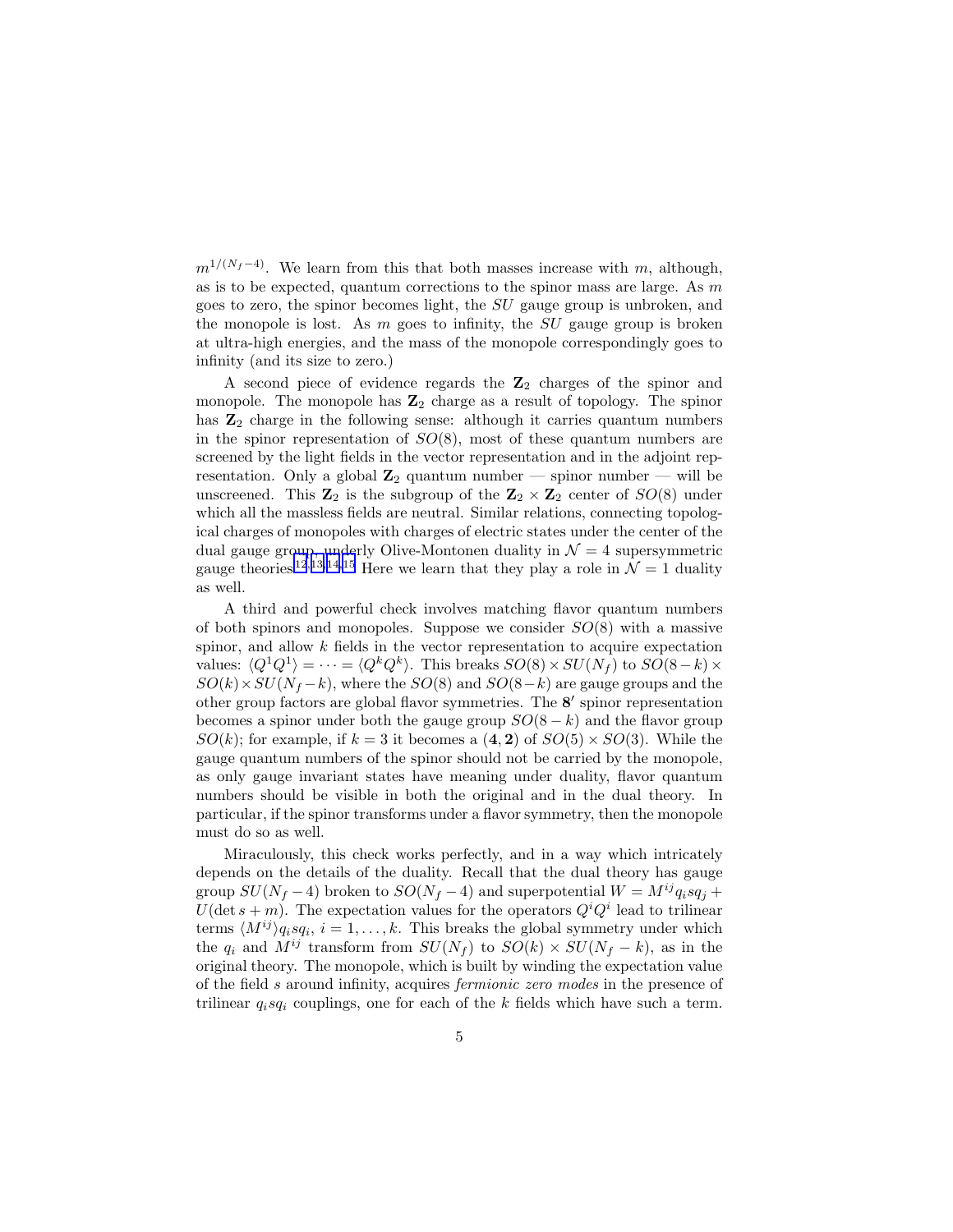These zero modes cause the monopole to transform in the spinor representation of  $SO(k)$ , in agreement with the flavor transformations of the field P in the original theory.

A couple of other checks are worthy of mention. On physical grounds, if the theory has several fields in the spinor representation, one should only see  $\mathbb{Z}_2$  monopoles in the theory if all the spinors are massive. This is because a massive spinor will be screened if there are massless spinors in the theory, and thus there will be no physical states carrying  $\mathbb{Z}_2$  charge. This constraint is satisfied: the breaking pattern  $SU(k) \rightarrow SO(k)$  only occurs when all of the spinors are massive, and so monopoles only appear when they are expected. In addition, although I have discussed only  $SO(8)$ , the spinor/monopole relation and the associated consistency checks generalize to  $SO(10).^{16,17,1}$  $SO(10).^{16,17,1}$  $SO(10).^{16,17,1}$  $SO(10).^{16,17,1}$  $SO(10).^{16,17,1}$  $SO(10).^{16,17,1}$  $SO(10).^{16,17,1}$ 

Having established the relation beyond reasonable doubt,  $<sup>b</sup>$  I now wish</sup> to apply this result to the study of phases in  $SO(8)$  gauge theories. For this purpose we need static sources in the spinor representation. We may obtain such sources by taking the mass of  $P$  to infinity. In the dual theory this involves taking the mass of the monopole to infinity and its size to zero, turning it into a static pointlike Dirac monopole with a  $\mathbb{Z}_2$  charge. In other words, the Wilson line in the spinor representation of  $SO(8)$  is mapped under duality to the  $\mathbb{Z}_2$ valued 't Hooft loop in the dual  $SO(N_f-4)$  description.

It is now trivial to show that the free magnetic phase is not a confining phase. For  $SO(8)$  with  $N_f = 7, 8, 9$  fields in the vector representation, the dual  $SO(3), SO(4), SO(5)$  gauge theory is infrared free. Magnetically charged point sources in an unbroken non-abelian infrared-free gauge theory are unconfined, just as in abelian gauge theories. It follows that the free magnetic phase is not associated with confinement of electric charge, and that the confining phase is a completely distinct phase.

Next consider adding masses to some of the vectors, so that only  $N_f = 5$  of them remain massless. This process causes the dual  $SO(N_f - 4)$  gauge group to be broken completely. Because  $\pi_1[SO(N)] = \mathbb{Z}_2$ ,<sup>c</sup> the breaking of this group leads to string solitons (magnetic flux tubes) carrying a  $\mathbb{Z}_2$  quantum number. Again, the existence of these string solitons is protected by topology, but they are not BPS saturated. The  $\mathbb{Z}_2$ -charged Dirac monopole sources are confined by these flux tubes. The original  $SO(8)$  theory thus has electric flux tubes

 $<sup>b</sup>$ Actually this statement is tongue-in-cheek. There are a number of additional physical</sup> subtleties which need to be discussed, such as the question of whether the monopole is the lightest state with magnetic charge, before one may be fully confident that this relation has been properly interpreted. These issues are fully addressed in Ref. 1, to which the interested and/or skeptical reader is referred.

<sup>&</sup>lt;sup>c</sup>That is, there are two classes of maps of the circle into  $SO(N)$ , as in the case of  $SO(3)$ , which is the three-sphere with north and south poles identified.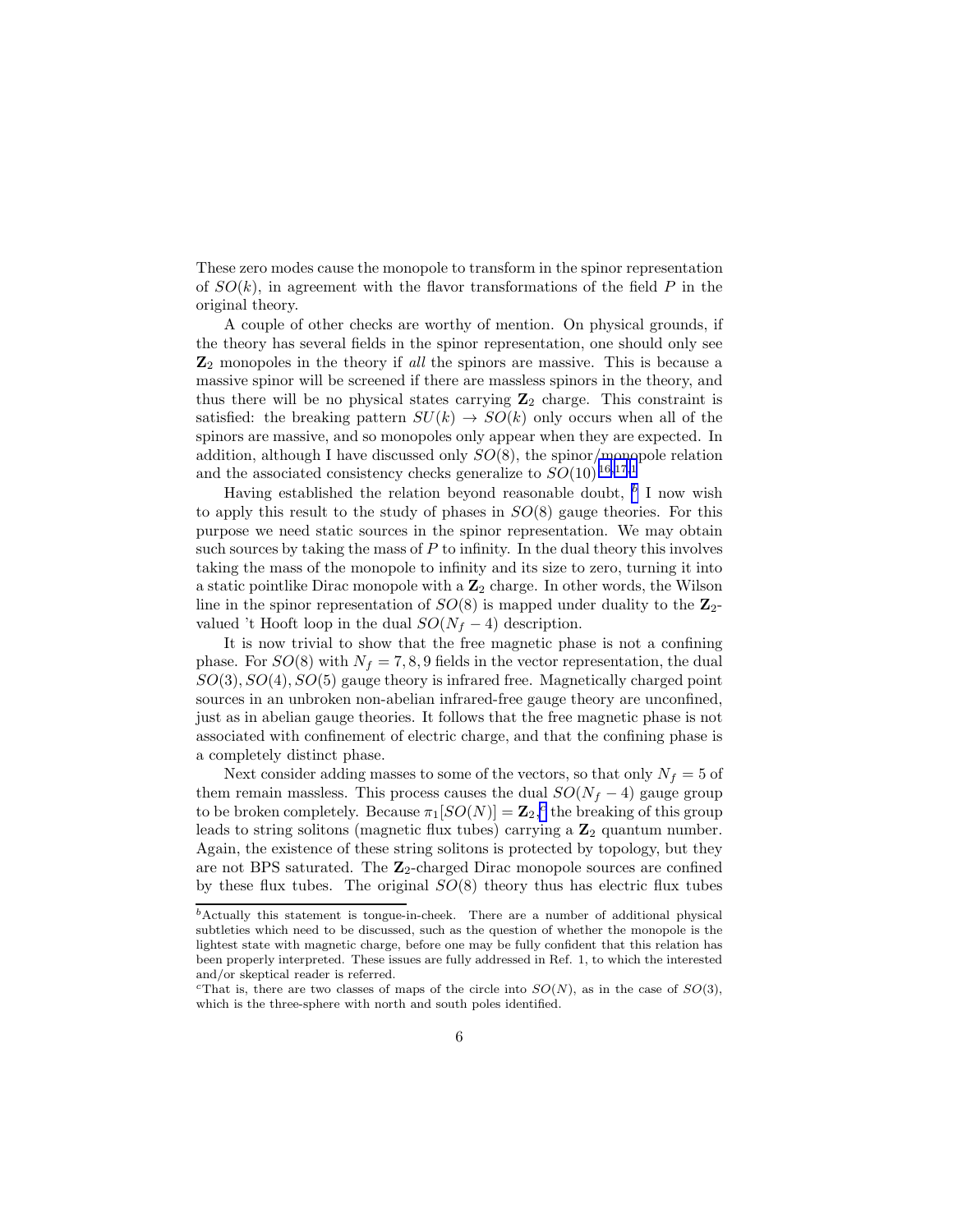<span id="page-6-0"></span>carrying  $\mathbb{Z}_2$  charge, which confine the spinor sources. Note this  $\mathbb{Z}_2$  charge is the expected one for confinement of spinors in  $SO(8)$  with vectors; it is the part of the center of  $SO(8)$  under which all light fields are neutral.

We have here a fully non-abelian realization of the Dual Meissner effect; both the electric (confining) and magnetic (Higgsed) theories are non-abelian. Similar examples have been discussed<sup>[15](#page-7-0)</sup> in the context of breaking pure  $\mathcal{N} = 4$ gauge theory to pure  $\mathcal{N} = 1$ ; there, the non-BPS-saturated  $\mathbf{Z}_N$  strings of pure  $SU(N)$  gauge theory emerge via the breaking of a dual  $SU(N)/\mathbb{Z}_N$  gauge symmetry. Note that the implications for the abelian projection approach to confinement, popular with some lattice gauge theorists, are not positive.

To summarize, I have demonstrated that the free magnetic phase is not a confining phase. Wilson loops will not have an area law, and thus this phase is completely distinct from the confining phase and is not a generalization of the latter. In the confining phase, I have shown you a fully non-abelian example of the Dual Meissner effect, suggesting that a similar effect in real QCD might not be realizable via abelian projection techniques. In order to study these issues, I first had to show that duality implies that a massive unscreened particle in one theory shows up as a magnetic monopole, with a  $\mathbb{Z}_2$ topological charge, in its dual. A particularly powerful test was provided by a study of flavor symmetries. Finally, and perhaps most importantly in the long run, the monopole and string solitons which appeared in this talk, and which played an important role in duality and the associated physics, were stabilized by topological charges; none of them was BPS saturated. This gives a clear indication that topology plays an essential role even in  $\mathcal{N}=1$  duality. We may hope that this role will be further clarified in the near future.

A final note: as this talk was in preparation, string theorists (particularly Sen<sup>[18](#page-7-0)</sup>) began to turn their attention to this very interesting topic.

## Acknowledgments

I would like to thank the organizers for inviting me to this conference. The work reported here was supported in part by National Science Foundation grant NSF PHY-9513835 and by the W.M. Keck Foundation.

## References

- 1. M.J. Strassler, Duality, Phases, Spinors and Monopoles is SO(N) and  $Spin(N)$  Gauge Theories, hep-th/9709081. To be published in the Journal of High Energy Physics.
- 2. N. Seiberg, Exact Results on the Space of Vacua of Four Dimensional SUSY Gauge Theories, Phys. Rev. D 49, 6857 (1994).